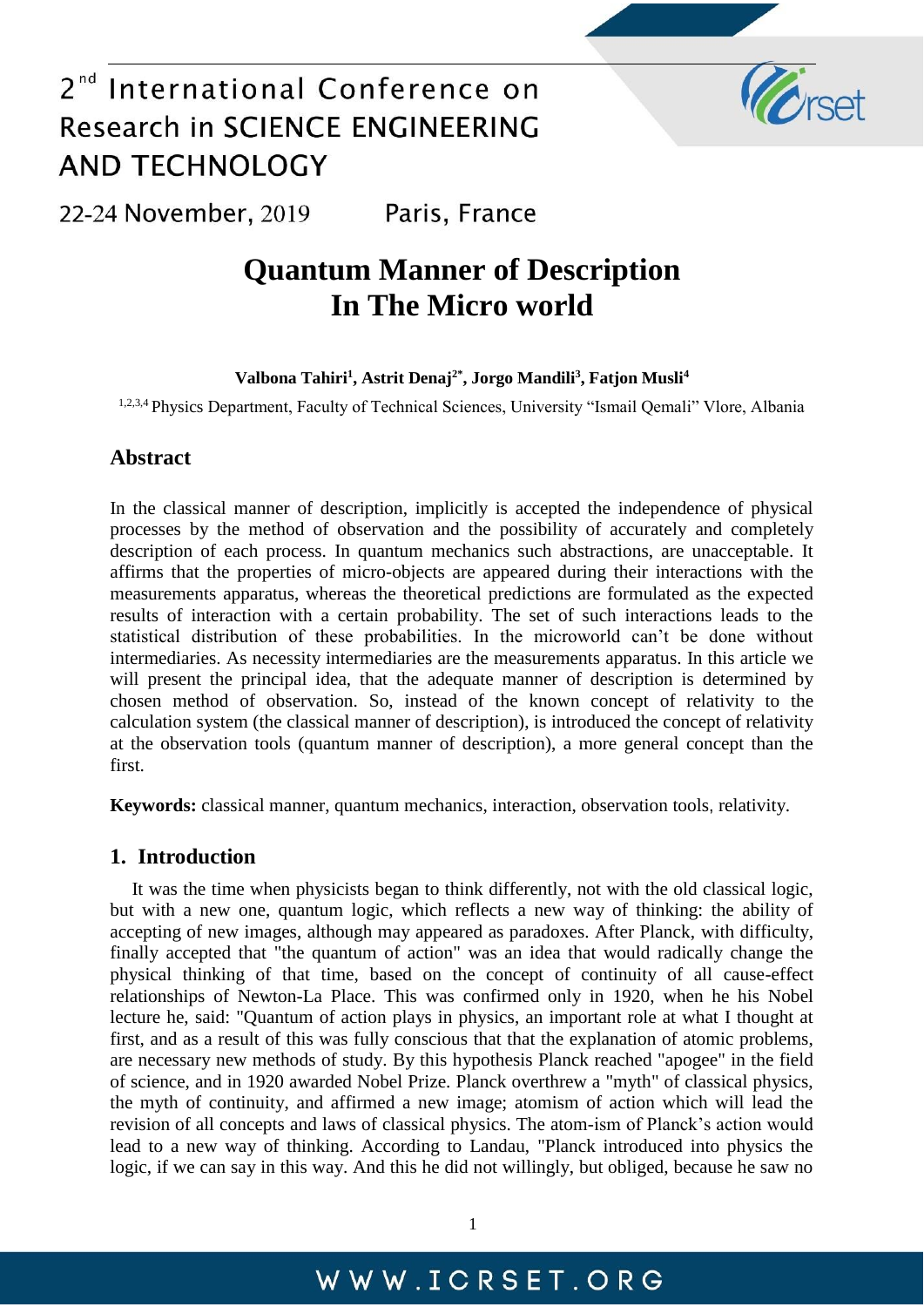

### 22-24 November, 2019 Paris, France

other way. We say not logical, because his hypothesis contradicts common basic logic of classical physics, where physicists of that time, were not suspicious. In physics was established, an original situation- the existence of opposing arguments: logical and illogical. In this strange situation, was realized a major process of quantum theory, which, by Planck's hypothesis first came up today to quantum physics -ends Llandau (Plank, 1900). Physicists began to learn the way of thinking differently - not anymore, with the old classical logic, but with a new one - quantum logic (Plank, 1900). The old logic allowed only two answers to the question on the position of electrons at a given moment: the electron, or is located at the given point, or is not found in it. Along with "yes" and "no" there is also the "indefinite": we cannot simultaneously determine the position and velocity of particles: The more we try to fix the value of one, the less precisely the other can be known. This great logical difficulty allowed physicists to explain the phenomena of matter and radiation in a new physical way.

### **2. WHAT IS THE ESSENCE OF THIS NEW WAY OF DESCRIPTION OF THE PHYSICAL PHENOMENA?**

The way of description, according to Bohr, is called the fundamental physical theory, which is emerged as a recognition tool of a defined area of physical phenomena. The way of description includes even the description of new effects. The logical tools of obtaining of information about these phenomena, and also the multilateral connections of the system of concepts with experiments etc. We note that the fundamental physical theories are the description ways even in the mean of method, for the most of special theories (for example, quantum mechanics, to quantum electronics) (Rozenberg, 1935). The first fundamental physical theory was Newtonian mechanics. The physical picture of the world, according to it, is accepted absolutely true and essentially the only one. In the classical way of description, it was considered, that the absolute explanation of exact, equivalent, and complete of physical phenomena through existing theories is completely realizable. It was assumed that in this case:

Knowing the initial state of a physical system the evolution of this system at any moment of time can be determined. Mathematically, this axiom expresses the fact that the dynamical variables as functions of time satisfy the system of differential equations of first order.

The accuracy of cinematic and dynamic variables are obtained according to our requirements.

Every physical process is realized on experimental conditions, in the desired direction.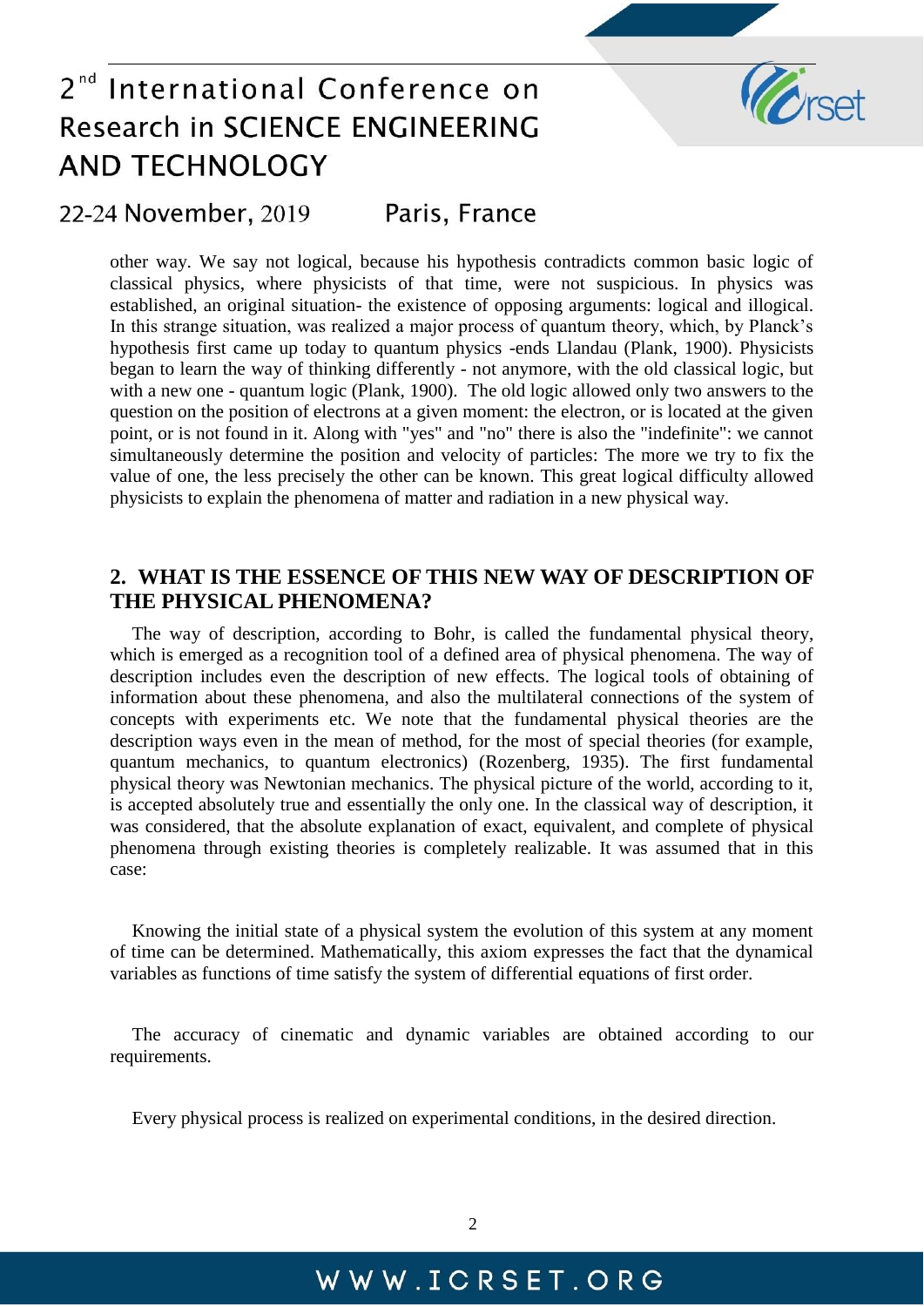

### 22-24 November, 2019 Paris, France

In principle, it is always possible the model of methane, of perception of every physical phenomenon being studied, particularly the cause-effect relationships.

Always we can set the difference between the behaviour of the physical object "itself" and the observation of physical phenomena.

In the study process the object remains unchanged, i.e., it is independent on the condition of recognition ("object itself").

[In principle it is possible the infinite separation of the physical world, in the ensemble of independent objects or elements. As Einstein noted, in classical physics, it is assumed that the external physical world consists of the whole of things (physical elements located in a defined order of the space-time continuum). Every object, located in different areas of space, exists in a specified time interval, despite from the other objects. Consequently, according to Bohr is defined that the researcher has unlimited opportunities to split the phenomenon and to deeply analyse every step of the physical system (Llaue, 1969).

In principle it is assumed that, or, must be neglected the interaction between objects with the measuring devices, or must be calculated the influence of measurements in the studied phenomena.

Finally, in this case we say that in the classical way of description is postulated the separation between subject and object of recognition. In a few words, the above picture can be expressed differently: considering the process that occurs in the physical system, as a substitute of the system states in the time, the classical physics reaches to the state concept absolutism, meanwhile to this concept it gives the meaning of a completed characteristic of the system: for systems having a finite number of degrees of freedom, giving the state, shows the giving of instant values of all measurements entering in the system. The question on the concrete conditions of the measurement of these quantities and the concrete ways to find out a state even for the time required for such a finding to classical physics does not mat-ter. Classical physics takes the complete description of physical processes through characterization of system state by physical quantities corresponding to the degrees of freedom of physical system, setting the change progress of these quantities as a function of time. In this way, the fundamental abstractions that classical physics uses, are reduced to the absolute character of physical processes in the meaning of their independence on the observation conditions and in the possibility of de-scribing them in an accurately and comprehensive way. This situation is differently presented by the emergence of the quantum of action. The existence itself of the quantum of action shows a specific correlation between the localization of an object in time and space and its dynamical state. From the viewpoint of classical physics this connection is completely unexplained and moreover incomprehensible to the consequences that it leads (Plank, 1906). The existence of quantum of action leads to the contra-diction between the concept of the rigorous localization in space and time and the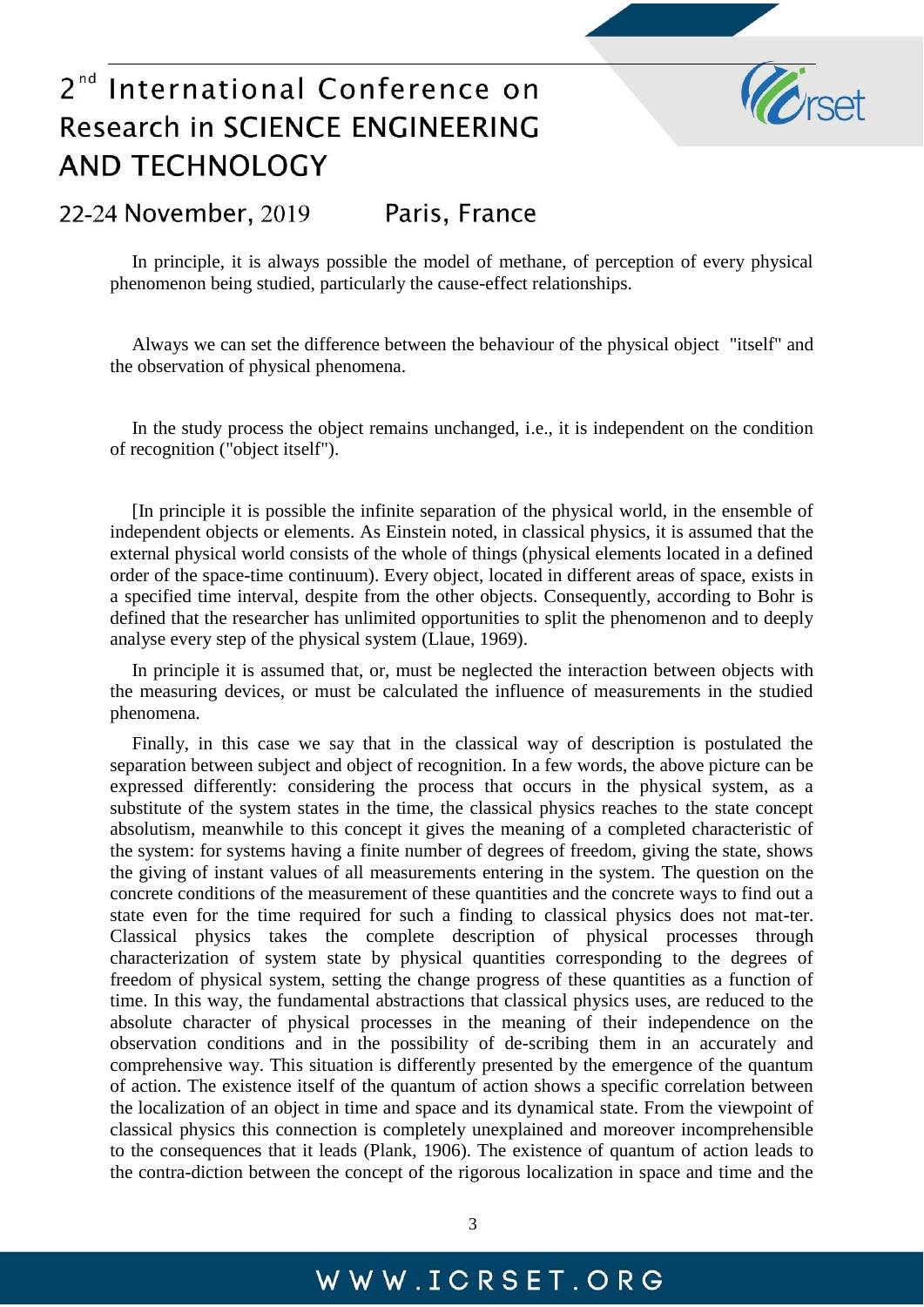

### 22-24 November, 2019 Paris, France

concept of dynamic development. Now, we cannot express anymore on the flow continuity at the microscopic level: the action change of the physical systems, interaction between physical systems occurs only with "quantum jump" with discrete and indivisible portions, i.e. with quanta. For these interactions, some physical quantities with a finite size determining a specified position of micro object are modified by a finite size, and for whatever real conditions, they do not tend to zero; for them there is a limit, which is called the quantum of action. So, the given the object position, its location in the space, cannot be considered outside, and regardless of the influence of external conditions which physically, limit the state of given object. So, even the quantity of motion, as a dynamic parameter, depends on surrounding conditions. It is accepted even by classical physics. But in the latter, are not taken into account the wave properties of real particles. They are considered not as particles but as a wave -group, localized in the space and time. This localization cannot be smaller than Planck's constant *h*. This fact is reflected in the quantum theory in the form of uncertainty principle of Heisenberg. This relation shows the limits of using of the classical method of description which, as it is above mentioned, is related to some abstractions: the independence of physical processes on the way of observation, the possibility to observe simultaneously. All sides of a given process and the equivalent determination of every process. The existence of quantum of action excludes these abstractions. It does not allow to objectively determining the object state in the classical meaning (Lorentz, 1904). So strange in the first view, this relation is completely consistent with experiment, if we take into account that measurement apparatus are also quantum objects (from their structure) and are subject to the same relation, on the other hand, calculate the excitation influencing on the state of micro objects. This excitation cannot be small as we desire and not completely con-trolled by us. Hence, at the microscopic level, we cannot split with exact limits the object measured by the apparatus. This last introduces an uncontrolled excitation, whose final magnitude is directly related with atomism of action. The existence of the uncontrolled excitement removes the limits of distinction between subject and object and leads to the revision of classical concepts, and the necessity for a new description of physical phenomena. At the base of this description is the interaction between micro object with the measurement apparatus. The necessity of describing atomic objects in this way derived from the fact, that in this area, cannot be worked without mediator and they are apparatus or observation tools. During this interaction are also showed the properties of this object, and the predictions of the theory are formulated as the expected results of interactions (Rosenblum& Kuttner, 2011). They have a defined probability. So, in this new way of description, instead of the familiar concept of relativity to the system of calculating (the classical way of description) put the concept of relativity to the tools observation (quantum way of description), is introduced more general, that the concept of relativity to the system of calculation. Such a question does not exclude the introduction of quantities that characterize the object itself whatever the apparatus is (charge, mass, spin of the particle, etc.) but also allows studying behaviour of object by it (for example, particle or wave-like behaviour), whose appearance is conditioned by the itself construction (for example, the motion of electrons in iconoscope and the beam of electrons in crystalline grid) (Bohr, 1913). This new question presented, allows to consider also the case when different sides and different properties of the object does not appear simultaneously, for example, the ability of electron to localize and its ability to interfere. Bohr proposed that the properties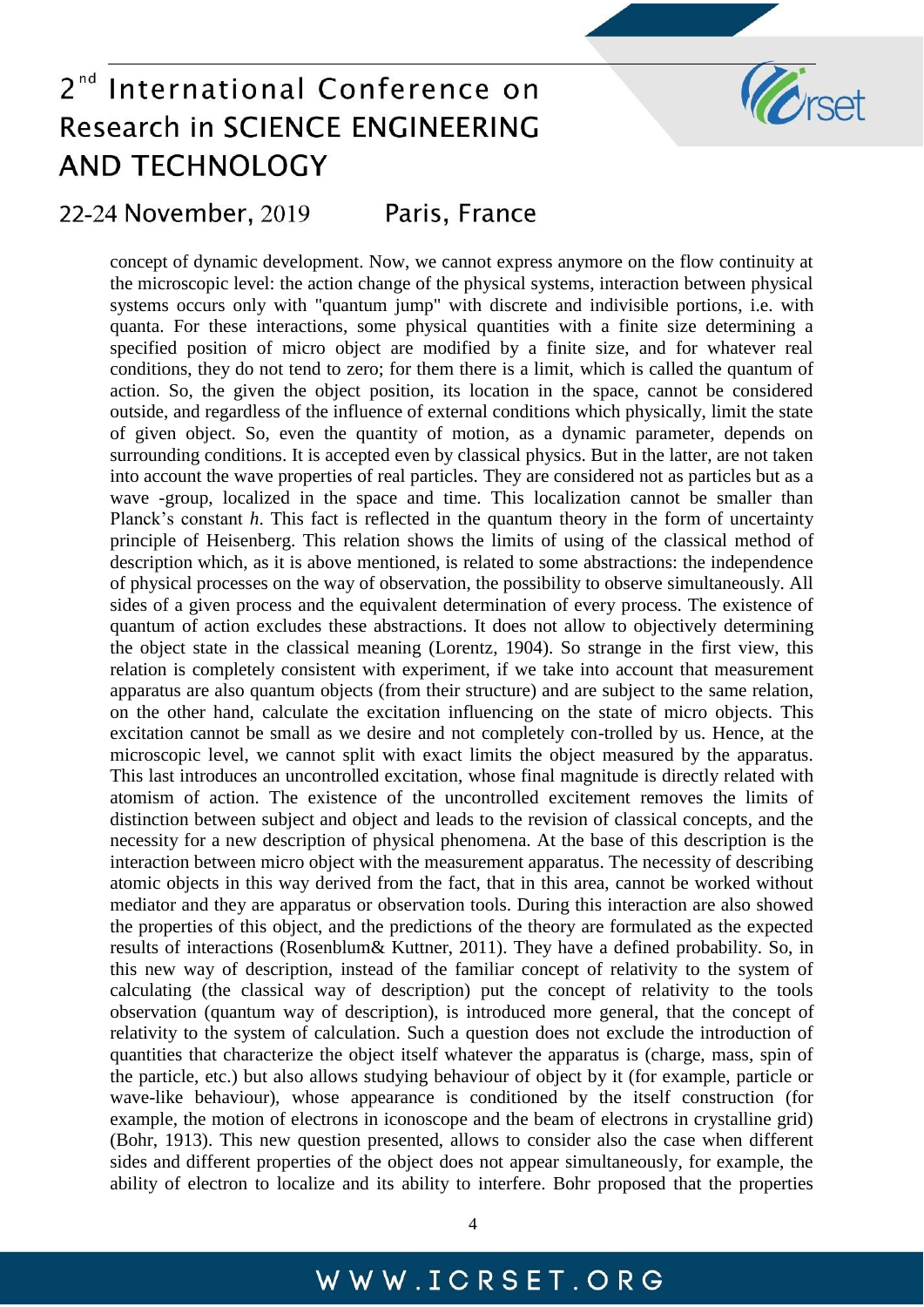

#### Paris, France 22-24 November, 2019

appearing during the mutually exclusive conditions complement each other. The simultaneous appearance of complementary properties does not make sense. By this is explained the absence of internal contradictions in the concept of "wave-particle unity": the micro object is propagated like wave and is detected like a particle, so, depending on experimental conditions it exhibits both wave and the particle properties. This unity wave-particle shows that way of description, is determined by the chosen method of observation. Now, for the micro world, we have a new way of description, different from classical one which is precisely dedicated to the Planck's constant.

### 3. **OPERATIONAL METHOD**

The method description of physical processes in the micro world, calculating the relativity against the new question presented on observation tools, in a natural way, requires a mathematical tool, more complicated to the classical physics in which the processes described are isolated in "itself". Now, in the micro world, for given external conditions, the result of interactions between the apparatus and the object is not defined in an equivalent way, but has only a defined probability (Broglie, 1962). The series of such interactions, leads to statistics, corresponding to a defined distribution of probabilities. So, we pass on the generalization of the state concept of the physical system, which is already characterized by the wave function. It is used to express all the probability distributions of the system measurements. New mathematical tool must give the distribution of probabilities for the different quantities, and not simply the numerical values of them. In classical theory, are present the numbers (values of quantities) and in quantum theory are present the functions. If the function  $y = f(x)$  has meaning of the relation between the set of numbers x and the set of numbers y it can be also talked for the more general correlation; now no between numbers, but between the functions or as it is said today, operators. The operator is given if it is known the law under which the function f  $(x)$  is associated with the other function r  $(x)$ . Thus, the operators in quantum mechanics allow finding the distributions of probabilities. In this case, it is necessary calculating of instruments, which serves for measurements; this can be done after the group of quantities to be showed to which the apparatus is able to measure. The possible values of measured quantities, continuous and discrete, must also be obtained from the mathematical tool (they are taken as an own values range of respective operators) (Plank, 1906). The problem on the possible values can be formally reduced to a problem on the probabilities: These values can be possible to which the probabilities may be different from zero.

$$
r_i - r_f = \beta_i (r_M - r_f), i = 1, 2, ..., n
$$
 (1)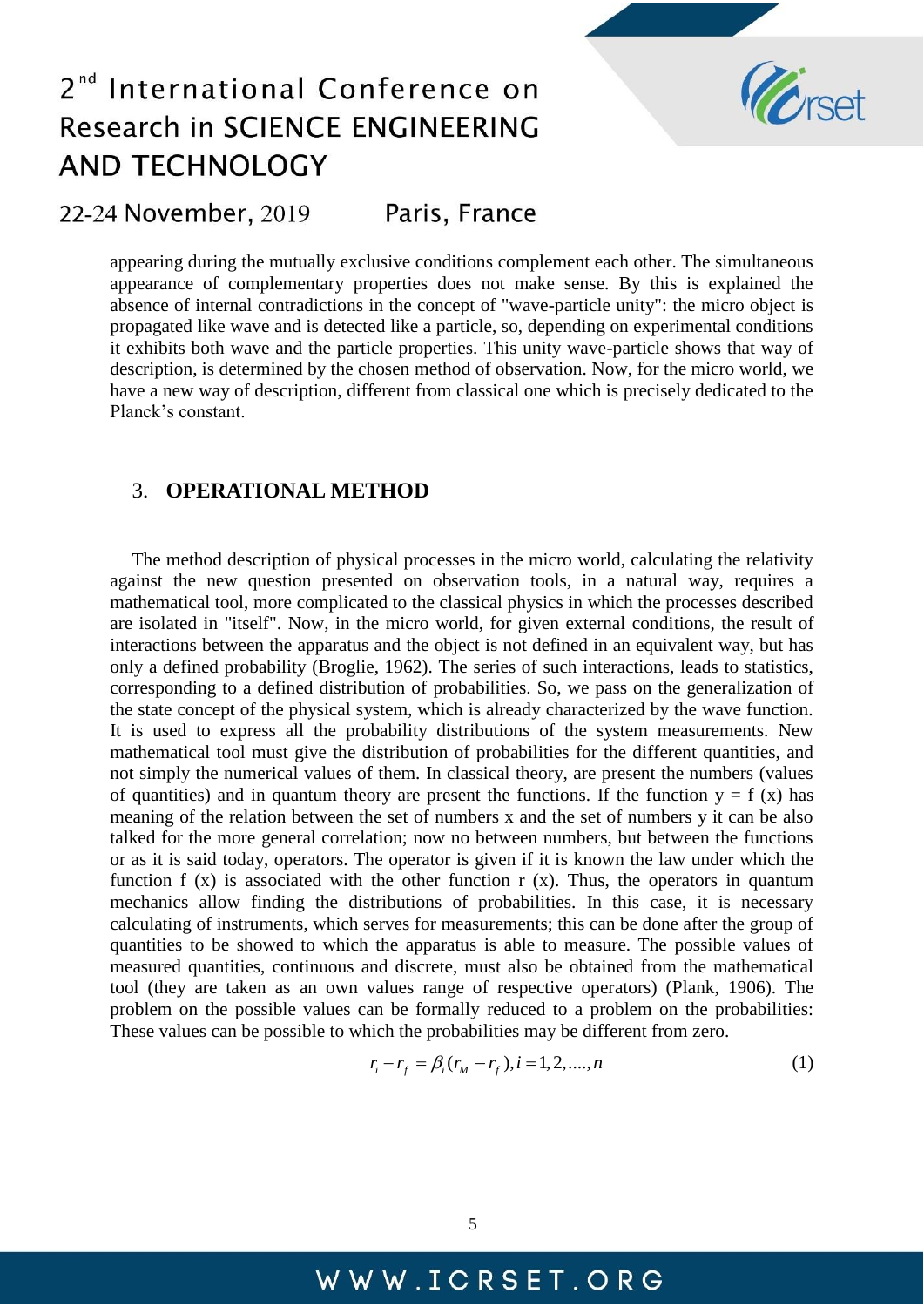

22-24 November, 2019 Paris, France

### **4. Conclusion**

Operators are appeared in quantum mechanics for several reasons: Firstly, the characterization of atomic objects properties by the operators shows that the measurement of these properties generally changes the state of the object: as a result of operator action in complete function describing a defined state, it is transformed into another wave function describing another state of the same object. Secondly, the concept of the operator is more appropriate for the collection of information on the possible values of the physical quantities which can be taken as a result of its measurement. It is precisely this measurement that symbolizes the operator. Only own values of operators which symbolize the possible values of physical quantity, from which the measurement "selects" only one. We note that the mathematical tool of quantum mechanics differs from the mathematical tool of classical mechanics, not by the fact that it is symbolic, but from the different object of its study: it operates no with numbers but with the functions, since the numerical expression corresponding to the quantities itself, but their probabilities. In this case, the probability must be calculated for the specified conditions of the experiment, which is characterized no simply by the showing of system, but with a more complex and more comprehensive way: external conditions and measurement apparatus. So, operators are used to express the dynamical variables such as impulse and energy. If every variable is associated with respective operator and these operators are subject to the classical relations between the respective quantities, then we reach to the relations of quantum mechanics. Thus, the transition to the operator concept corresponding to the specifics of quantum relations, and in a recent specific calculation of the laws of micro world. This transition allows to "translate" the quantum relations in the language of classical relations. That is, in a general view, the content of the new way of description of micro-objects, which are not "things in themselves", but always conditioned from external conditions of measurement apparatus.